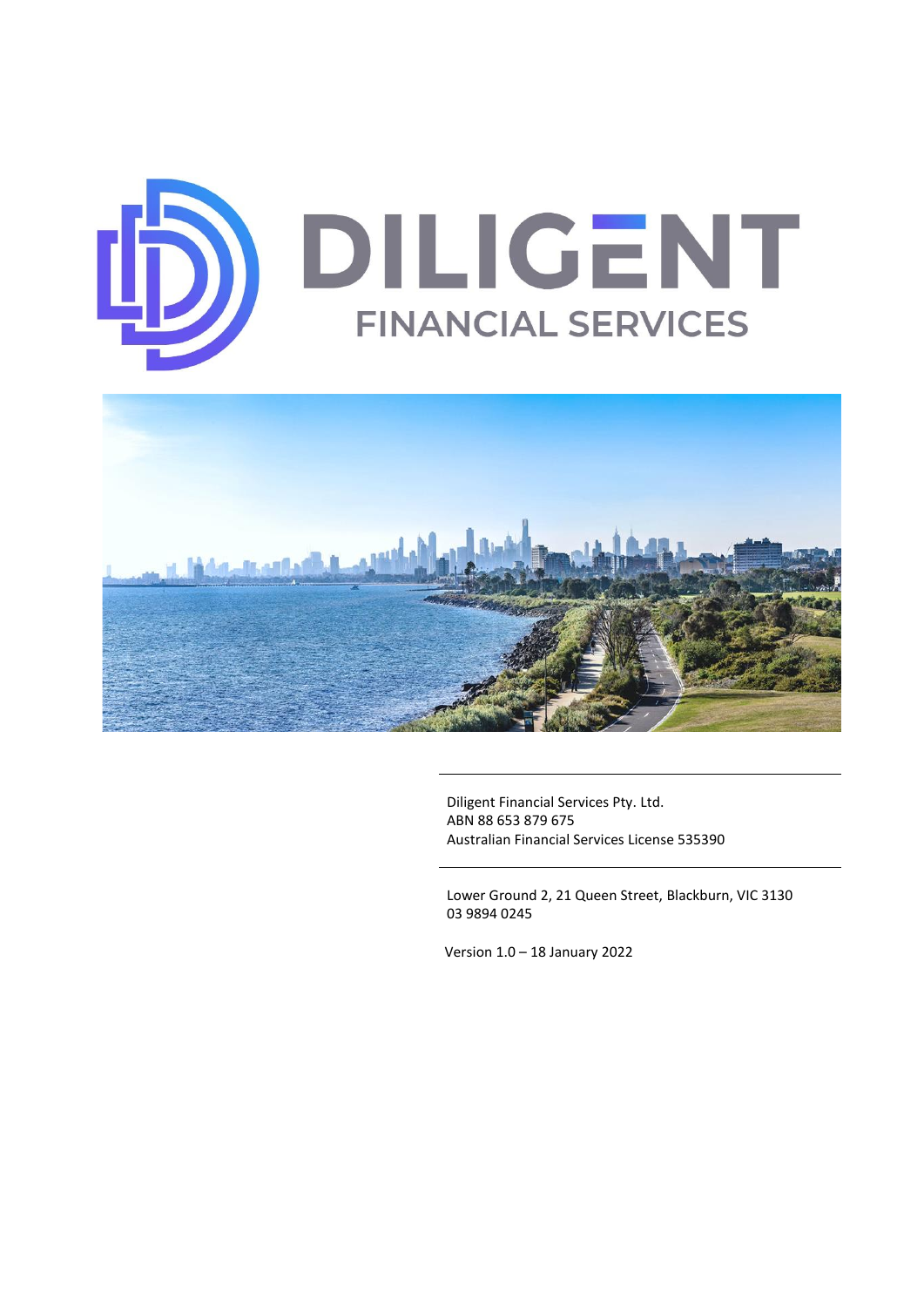

## **Overview**

This policy explains how you can make a complaint, our measures for handling your complaint, and the steps you can take if you are not satisfied with our response to your complaint or the time that it takes for us to respond.

When we use the term "IDR", we mean "internal dispute resolution".

We acknowledge the importance of having an effective and efficient complaints handling and IDR framework, and we adopt a customer-focused approach. While we acknowledge your right to make a complaint, we expect that you will treat our staff with respect when they are dealing with your complaint.

The purpose of this Complaints Policy is to set out the information required to be in a Complaints policy by *ASIC Corporations, Credit and Superannuation (Internal Dispute Resolution) Instrument 2020/98* ("the Instrument"). The Instrument is a legislative instrument made by the Australian Securities and Investments Commission ("ASIC").

We adopted the current version of this Complaints Policy on 13<sup>th</sup> September 2021.

# **What is a complaint?**

A complaint is:

*"An expression of dissatisfaction made to or about us; related to our products, services, staff or our handling of a complaint, where a response or resolution is explicitly or implicitly expected or legally required".*

## **How to make a complaint**

You can make a complaint to us in any of the following ways:

- Phone: Our Complaints Manager can be contacted on 03 9894 0245
- Email: info@diligentfp.com.au
- In person: Lower Ground 2, 21 Queen Street, Blackburn, VIC 3130
- In writing: PO Box 416, Blackburn, VIC 3130
- Diligent's Social Media

When making your complaint please tell us:

- your name
- how you wish us to contact you (for example, by phone, email)
- what your complaint is about; and
- what you are seeking to resolve your complaint.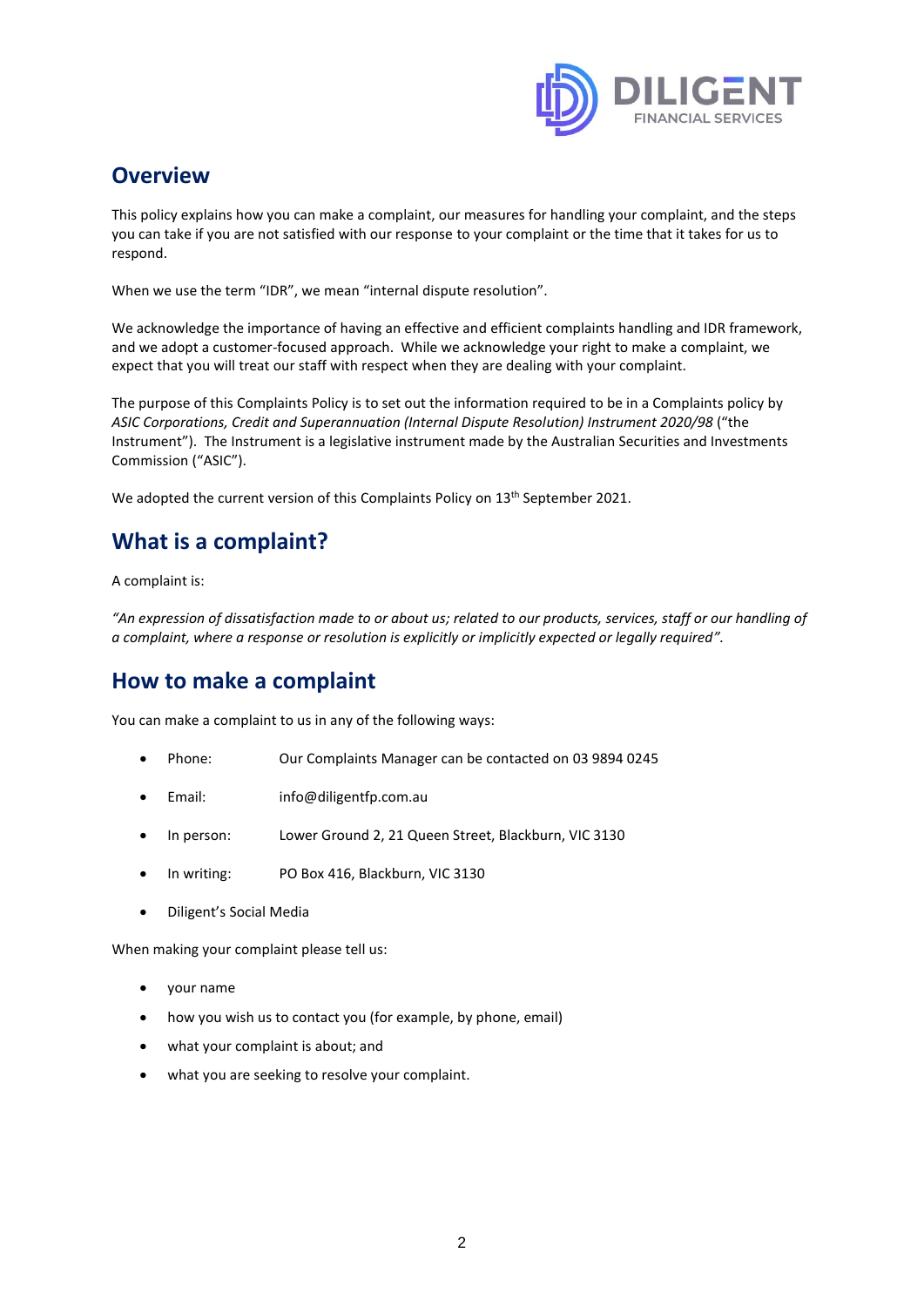

# **If you need help to make a complaint**

If you need help to make or manage your complaint, you can appoint someone (for example, a relative or friend) to represent you. Please note that we will need your authority to speak to any representative that you appoint.

We can also help you to fill out forms or express your complaint.

## **How we will deal with your complaint**

### Acknowledgement

We will acknowledge receipt of your complaint and try to resolve it as quickly as possible. Generally, where your complaint is made:

- verbally we will acknowledge your complaint in the same manner and, in writing or verbally, within one business day, or as soon as practicable;
- in writing by email or via social media, we will acknowledge your complaint, in writing, within one business day or as soon as practicable thereafter.

When acknowledging your complaint, we will also have regard to any preferences you have communicated to us in relation to the way in which you wish for us to communicate with you.

### Investigation of your complaint

If we cannot resolve your complaint immediately, we will need some time to investigate your concerns. We may also request that you provide us with further information to assist with our investigation.

#### IDR Response

We will provide you with our written reasons for the outcome of your complaint ("IDR Response") within the following timeframes where:

- your complaint is not resolved within 5 business days of us receiving your complaint;
- if you request a written response; or
- if your complaint is about a declined insurance claim; the value of an insurance claim or if your complaint is about a decision of a superannuation trustee.

| Standard complaints                                                                              | No later than 30 calendar days after receiving your complaint                                                                                                                                         |
|--------------------------------------------------------------------------------------------------|-------------------------------------------------------------------------------------------------------------------------------------------------------------------------------------------------------|
| Traditional trustee complaints                                                                   | No later than 45 calendar days after receiving your complaint <sup>1</sup>                                                                                                                            |
| Superannuation trustee complaints,<br>except for complaints about death<br>benefit distributions | No later than 45 calendar days after receiving your complaint                                                                                                                                         |
| Complaints about superannuation death<br>benefits                                                | No later than 90 calendar days after the expiry of the 28-<br>calendar day period for objecting to a proposed death benefit<br>distribution referred to in section 1056(2)(a) of the Act <sup>2</sup> |